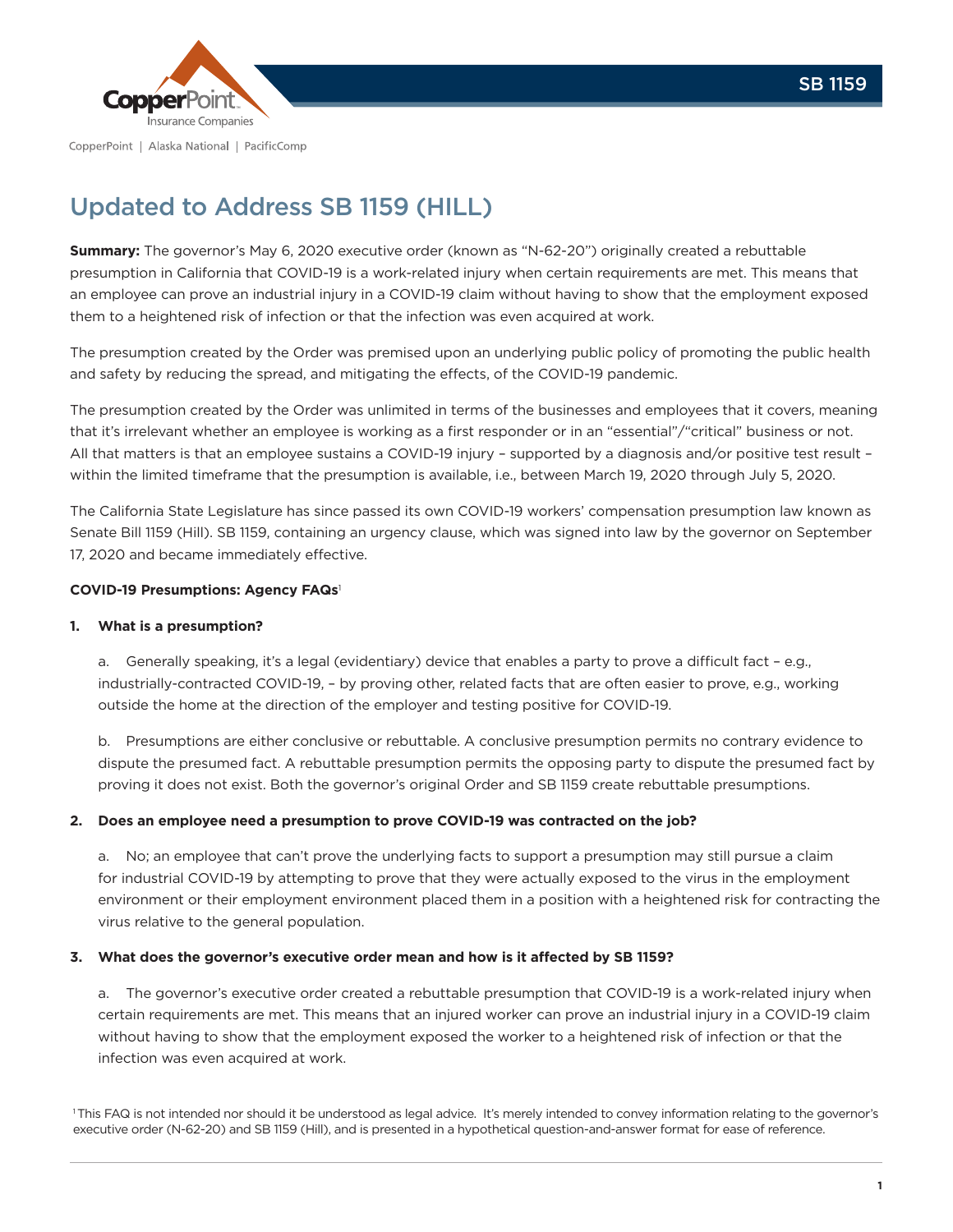

b. SB 1159 makes no substantive changes to the Order and essentially codifies it, meaning that it is now law (and renders moot any legal challenge that the governor may have acted outside of his authority). Additionally, SB 1159 creates some new COVID-19 presumptions, which are discussed further below.

c. While the original Order relates to the period March 19, 2020 through July 5, 2020, SB 1159 encompasses a much larger timeframe, extending new presumptions until January 1, 2023.

# **4. Do the presumptions apply to all businesses or only "essential"/ "critical" businesses? How can I tell if my employees are covered?**

a. During the period 3/19/2020 through 7/5/2020, all employees are potentially covered by the original Order, which is now codified. Please refer to No. 5, below (the triggering requirements), for specific information.

b. During the period beyond the Order from 7/6/2020 to 1/1/2023, SB 1159 creates additional, rebuttable presumptions depending upon whether an affected employee is a frontline worker or has been exposed to the disease during a recent, industrial outbreak. Please refer to No. 5, below (the triggering requirements), for specific information.

### **5. What are the requirements that trigger the various COVID-19 presumptions?**

a. Depending on the timeframes listed below and upon whether or not the affected employee works on the COVID-19 frontlines, the presence of COVID-19 must be substantiated as follows in order for a presumption to apply:

- i. 3/19/2020-7/5/2020:<sup>2</sup> the presence of COVID-19 must be confirmed by either:
	- 1. A positive test alone, or
	- 2. A "physician's" diagnosis in combination with a positive test occurring within 30 days of that diagnosis.
		- a. The "physician" cannot be a chiropractor, acupuncturist or etc. but must be a physician and surgeon licensed by the California Medical Board "or state licensed physician assistant or nurse practitioner, acting under the review or supervision of a physician and surgeon pursuant to standardized procedures or protocols within their lawfully authorized scope of practice …." (See for example, the Medical Board of California's "Physician and Surgeon Licensing Types and Descriptions" page located at https://www.mbc.ca.gov/Licensees/Physicians\_and\_Surgeons/ License\_Types.aspx).
- ii. 7/6/2020-1/1/2023: the presence of COVID-19 must be confirmed by a positive test alone.
	- 1. The test must be a Polymerase Chain Reaction (PCR) or another test approved by the US FDA "to detect the presence of viral RNA which has the same or higher sensitivity and specificity as the PCR Test" but does not include serologic/antibody testing.

<sup>2</sup> The governor's original Order as codified in Section 2 of SB 1159/new Labor Code § 3212.86.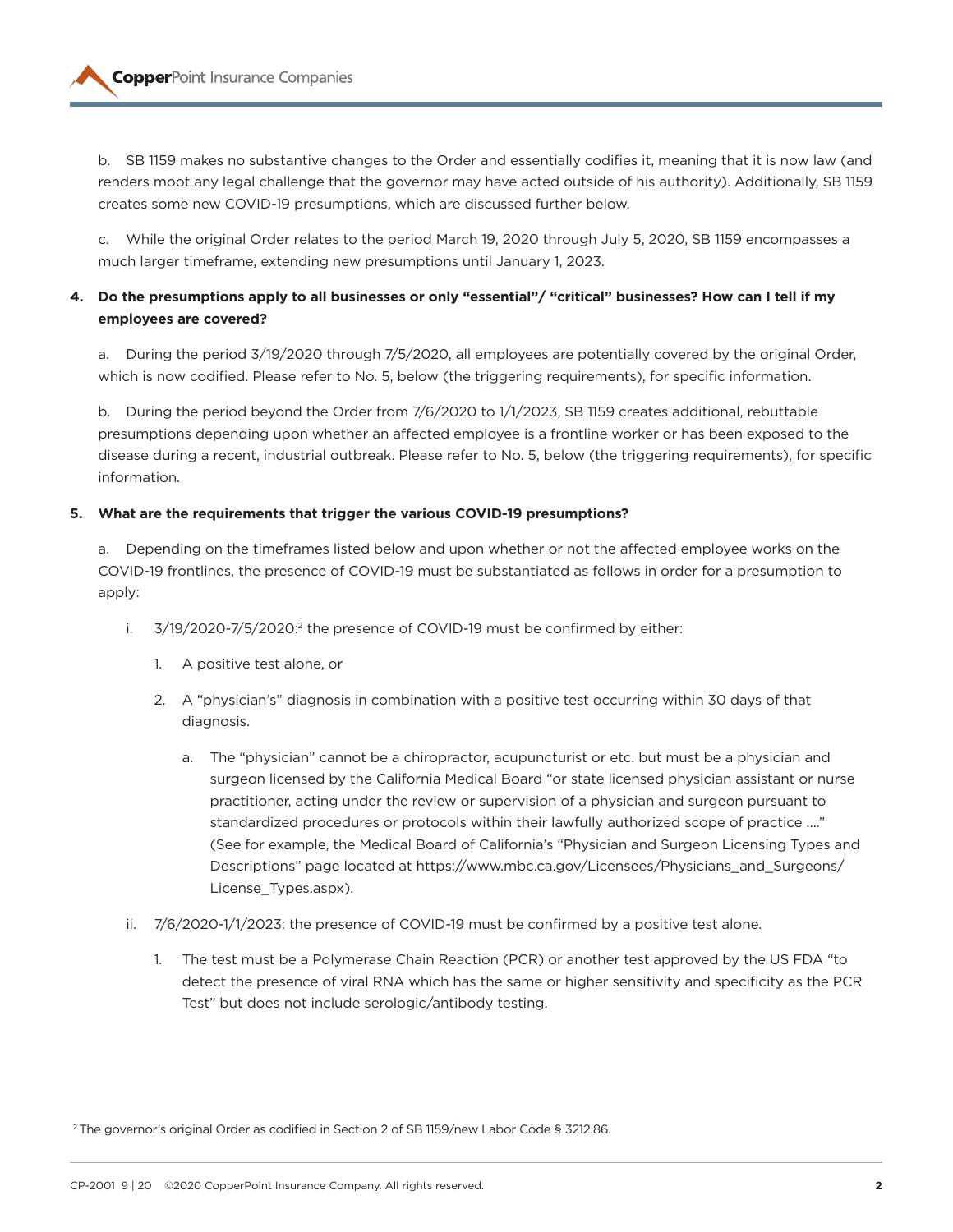

- 2. If the employee is not a frontline worker,<sup>3</sup> the test must also occur "during a period of an outbreak at the employee's specific place of employment."
	- a. The claims administrator is responsible for continually evaluating each claim to determine whether an "outbreak" has occurred.<sup>4</sup>
		- i. An "outbreak" is dependent upon the closure of, or the number of employees working at, a "specific place of employment"5 within 14 calendar days of the subject employee's positive test result, and is deemed to occur when:
			- 1. A COVID-19 order to close is issued "by a local public health department, the State Department of Public Health, the Division of Occupational Safety and Health, or a school superintendent …[;]"
			- OR
			- 2. Four (4) employees have contracted COVID-19 where 100 or less employees work;

OR

- 3. Four percent (4%) of employees have contracted COVID-19 where 101 or more employees work.
- b. The **employer is (newly) responsible for reporting**6 "in writing via electronic mail or facsimile," to the claims administrator all of the following data within the timeframes listed below:
	- I. Closure Order: The fact that a specific work location has been ordered to close due to COVID-19; and/or
	- II. Employee Infection (industrial or not):
		- 1. The fact that an employee(s) has tested positive;
			- a. Note that employers are prohibited from disclosing an employee's personally identifiable information unless that employee has filed a workers' compensation claim form or otherwise "asserts the infection is work related."

<sup>3</sup> Frontline workers are active firefighters, peace officers and those healthcare employees, including custodial employees, who have patient contact. For a complete list, please refer to Section 3 of SB 1159/new Labor Code § 3212.87(a).

4 The permitted investigative period, although reduced from 90 days, is 45 days versus the 30 days permitted under non-"outbreak" presumptions.

<sup>5</sup> A "specific place of employment" is defined as "the building, store, facility, or agricultural field where an employee performs work at the employer's direction" and "does not include the employee's home or residence, unless the employee provides home health care services to another individual at the employee's home or residence."

<sup>6</sup> The employer is subject to a civil penalty of up to \$10,000 imposed by the Labor Commissioner for the intentional false/misleading reporting or failure to report as required. SB 1159's workers' compensation reporting requirement is not the only COVID-19 reporting requirement that California employers must meet. See for example, Sec. 4 of AB 685 (Reyes)/new Labor Code § 6409.6 that imposes additional COVID-19 reporting requirements beyond workers' compensation and Cal/OSHA requirements.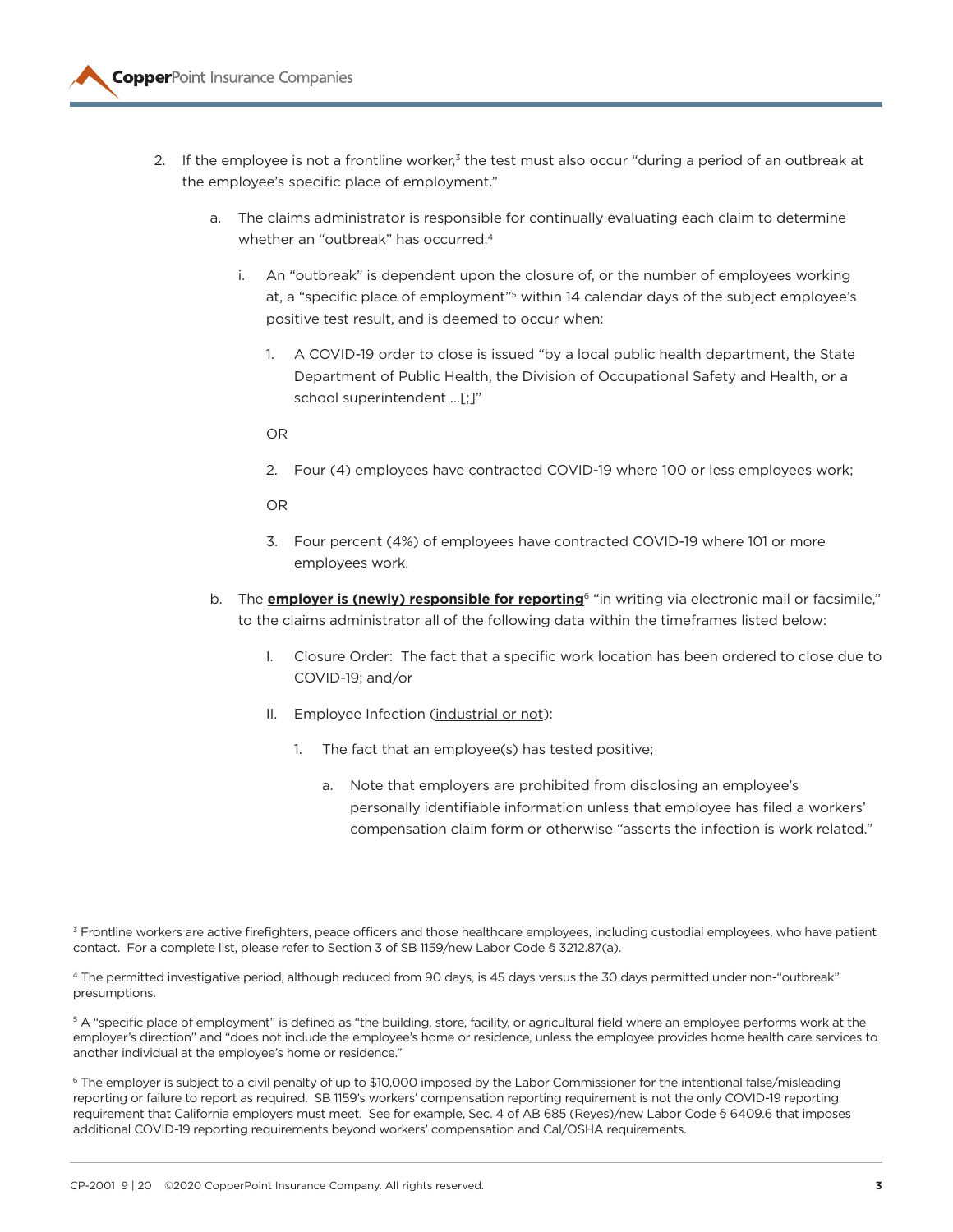- 2. The date when the employee's specimen was collected for testing that produced the positive test result;
- 3. All addresses of the employee's specific places of employment during the 14-day period preceding the positive test date;
- 4. The highest number of total employees reporting to the same, specific place(s) of employment "in the 45-day period preceding the last day the employee worked at each specific place of employment."
- i. Timeframe of 9/17/20 to 1/1/2023: must report within three (3) business days all of the above data, including 1 through 4 when the employer "knows or reasonably should know" that an employee has tested positive for COVID-19.
- ii. Timeframe of 7/6/2020 9/17/20: must report within thirty (30) business days all of the above data, including 1 through 4, except that No. 4 shall be substituted with "the highest number of employees who reported to work at each of the employee's specific places of employment on any given work day …."
- c. Employer rebuttal evidence can include, but is not limited to, (i) employer-implemented COVID-19 protective measures to reduce transmission and (ii) an employee's nonoccupational risks of infection.
- iii. The testing and/or diagnosis referenced immediately above, must occur within 14 days of the employee performing employer-directed work that required the employee to physically work outside of the employee's home/residence.<sup>7</sup> (The 14 days excludes the last day upon which work was performed outside).
	- a. Work that is performed while telecommuting away from the employer's premises does not trigger any presumption.
	- b. Work that an employee performs outside of the employee's home/residence at the employer's place of business and that is performed there merely for the convenience of the employee, i.e., voluntarily and not directed by the employer, does not trigger the presumption.

# **6. Does the presumption apply to all dates of injury?**

- a. The presumption originally created by the Order only applies for dates of injury occurring during the period March 19, 2020 through July 5, 2020.
- b. The additional presumptions created by the Legislature in SB 1159 pick-up where the governor's original Order left off and apply to dates of injury occurring during the period beginning July 6, 2020 and continuing until January 1, 2023.

7 With regard to a COVID-19 diagnosis, the diagnosis needs to be made within 14 days, while the confirmation testing must be completed within 30 days of the diagnosis.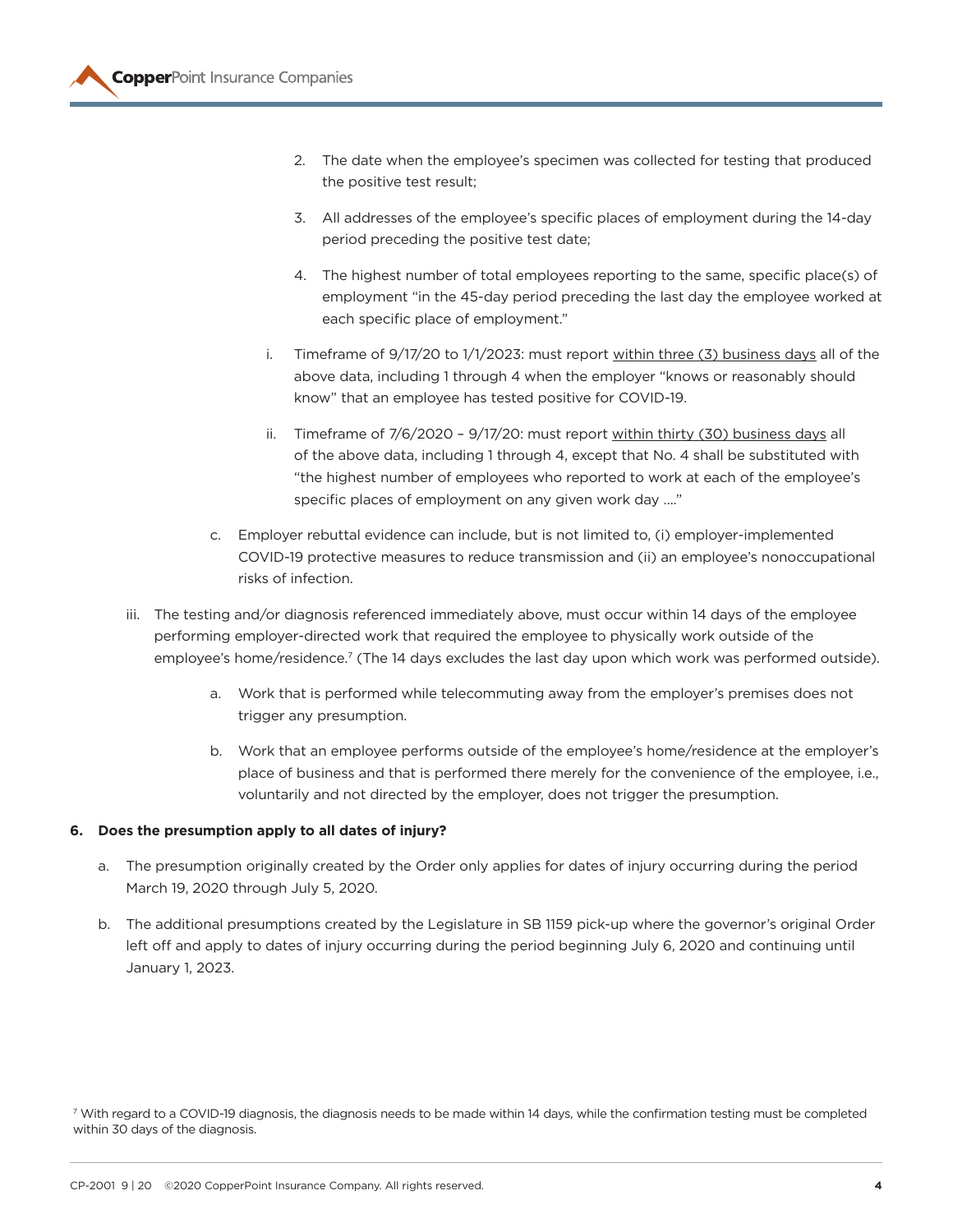- **7. What benefits is an employee with work-related COVID-19 entitled to receive? And what are the special requirements for temporary disability indemnity benefits that the original Order talks about?**
	- a. All benefits normally provided to an injured employee under the workers' compensation laws are made available – with two adjustments specific to temporary disability benefits ("TD") applicable to all dates of injury under the presumption law and a third adjustment applicable only to dates of injury during the period created under the original presumption Order:
		- i. 3/19/2020 1/1/2023: While ordinary TD remains available, if an employee also has COVID-19 specific paid sick leave benefits available, these benefits must be exhausted before TD begins. (See for example, the California Labor & Workforce Development Agency's "Benefits for Workers Impacted by COVID-19" chart located at https://www.labor.ca.gov/coronavirus2019/#chart.8)
		- ii. 3/19/2020 1/1/2023: Absent an exhaustion of COVID-19 paid sick leave benefits, there is no TD waiting period for COVID-19 injuries established using the presumption. TD benefits are due on the first day of disability or immediately upon the exhaustion of the paid sick leave benefits.
		- iii. 3/19/2020 7/5/2020: In order to receive TD under the presumption in the original Order, the physician must first certify TD by 5/21/2020 if the employee first tested positive or was diagnosed before 5/6/2020; otherwise, if the first positive test or diagnosis is 5/6/2020 or later, the certification must be made within 15 days of that date; and, in either case, the physician must recertify every 15 days thereafter for the first 45 days.
			- 1. The certifying "physician" cannot be a chiropractor, acupuncturist or etc. but must be a physician and surgeon licensed by the California Medical Board. (See for example, the Medical Board of California's "Physician and Surgeon Licensing Types and Descriptions" page located at https://www.mbc.ca.gov/ Licensees/Physicians and Surgeons/License Types.aspx).
			- 2. During this first 45-day TD (re)certification period, the certifying physician isn't limited to the MPN. The certifying physician can be any of the following types of physicians (meeting No. 1's licensing requirement) with one broad exception, explained below.
				- a. Employee-predesignated workers' compensation physician
				- b. A Medical Provider Network (MPN) physician
				- c. A Health Care Organization (HCO) physician
				- d. The employee's Group Health Plan physician
				- e. EXCEPTION: If none of the above types of physicians has been made available to the employee, the employee may self-select any physician (meeting No. 1's licensing requirement).

<sup>8</sup> The chart is not exhaustive of all COVID-19 specific paid sick leave that may be available to an employee. Further, the governor's order is silent as to whether the specific paid sick leave must be provided or sponsored by a federal, state or local government or includes employer-provided benefits.